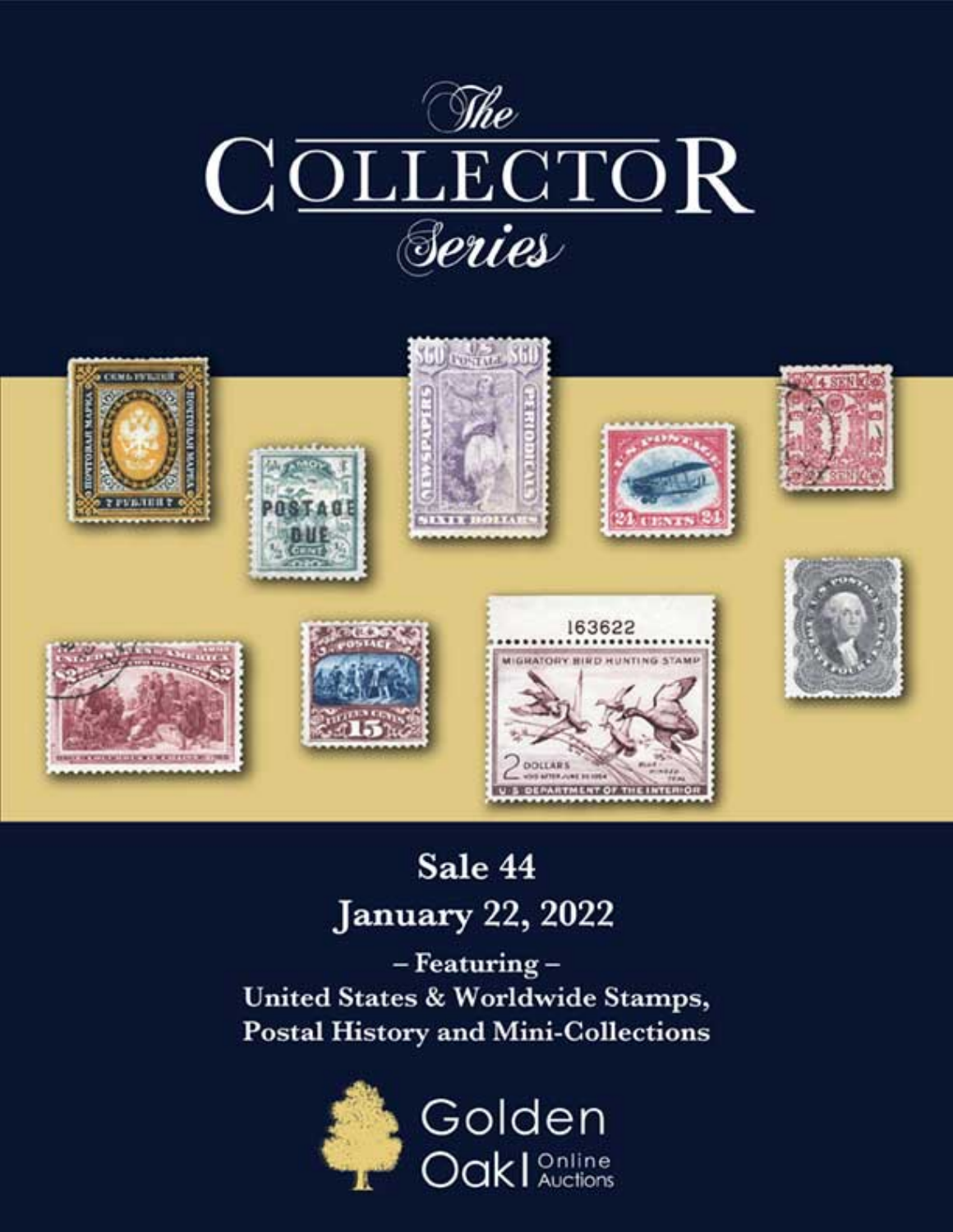#### **Highlights of the Sale**



**295** ★★ 1893, 2¢ Columbian, "broken hat" variety (Scott 231 var.), exceptionally well centered for this popular variety, flawless o.g., never hinged, Extremely Fine; with 2021 P.S.E. certificate graded **XF 90**. Scott \$160. **Hammer Price \$325**



**378** ★★ 1910, 2¢ Washington, carmine, S.L. watermark (Scott 375), a gem for the most demanding connoisseur, just about perfectly centered within huge jumbo margins, o.g., never hinged, Extremely Fine; with 2021 P.S.E. certificate graded **XF 90J**.

Scott \$14. SMQ \$80. **Hammer Price \$250**



**331 ★ 1895, \$2 Madison, dark blue, D.L. water**mark (Scott 277a), exceptionally well centered and with bright fresh color, o.g., hinged, Very Fine to Extremely Fine; with 2018 P.F. certificate graded **VF-XF 85**. Scott \$900. SMQ \$1,150. **Hammer Price \$700**



**393** ★★ 1912, 2¢ Washington, carmine, S.L. watermark, perf 12 (Scott 406), a perfectly centered gem, with deep rich color, wow! what a stamp! o.g., never hinged, Extremely Fine to Superb; with 2021 P.S.E. certificate graded **XF-SUP 95**.

Scott \$15. SMQ \$200. **Hammer Price \$225**



**371** ★★/1910, 4¢ Washington, orange brown, **D.L. watermark, vertical coil (Scott 350), pair,** o.g., hinged at top, never hinged at bottom, Fine to Very Fine; with 2021 P.F. certificate graded F-VF 75. Scott \$480. SMQ \$250. **Hammer Price \$700**



**408** ★★ 1914, 12¢ Franklin, claret brown, S.L. watermark, perf 10 (Scott 435), a strikingly beautiful example, unusually well centered within huge jumbo margins, o.g., never hinged, Very Fine to Extremely Fine; with 2021 P.S.E. certificate graded VF-XF 85J.

Scott \$75. SMQ \$125. **Hammer Price \$190**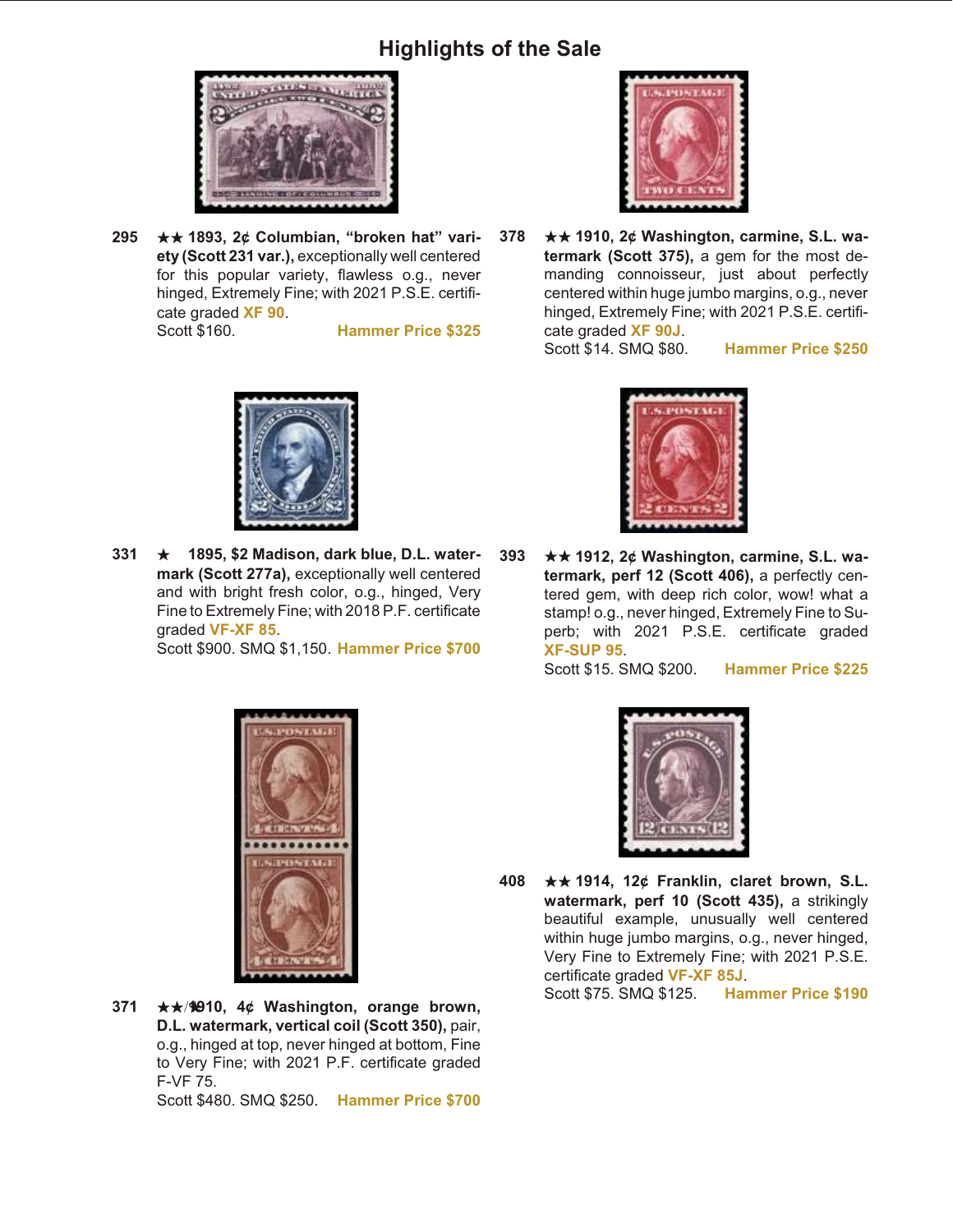#### **Highlights of the Sale**



566 **★★ Airmail, 1930, Graf Zeppelin complete (Scott C13-C15),** o.g., never hinged, Fine to Very Fine.



Scott \$1,675. **Hammer Price \$850**



**570** ★★ Airmail, 1930, \$1.30 Graf Zeppelin (Scott C14), a wonderfully choice top margin single, beautifully well centered, o.g., never hinged, Very Fine to Extremely Fine; with 2007 P.S.E. certificate graded VF-XF 85.

Scott \$575. SMQ \$650. **Hammer Price \$500**



**573** ★★ Airmail, 1930, \$2.60 Graf Zeppelin (Scott **C15), an exceptionally choice bottom margin** single, boasting near perfect centering, o.g., never hinged, Very Fine to Extremely Fine; with 2007 P.S.E. certificate graded VF-XF 85. Scott \$850. SMQ \$1,000. **Hammer Price \$750**



**708** ) **Hanford's Pony Ex press, 1845, 2¢ black on orange yellow (Scott 78L1), margins al**most all around, "tied" by docketing on cover from New York to "His Excellency, James K. Polk, President U.S.", in Washington, D.C., with blue "F" ("Free") at right, Fine to Very Fine, a nice historic usage; with 2021 P.F. certificate. Scott \$1,250. **Hammer Price \$1,000**



729  $(\star)$  Pips Daily Mail, 1862, 1¢ black on buff **(Scott 116L2), large margins all around, unused** without gum; small thins and tiny pinholes, otherwise Very Fine; with 2019 P.F. certificate, *very scarce.*<br>Scott \$375.

**Hammer Price \$300** 



**738 ★ Wells Fargo & Co., 1861, \$2 green (Scott** 143L4), margins all around, o.g., tiny hinge remnant, Fine to Very Fine; with 2021 P.F. certificate.

Scott \$475. **Hammer Price \$400**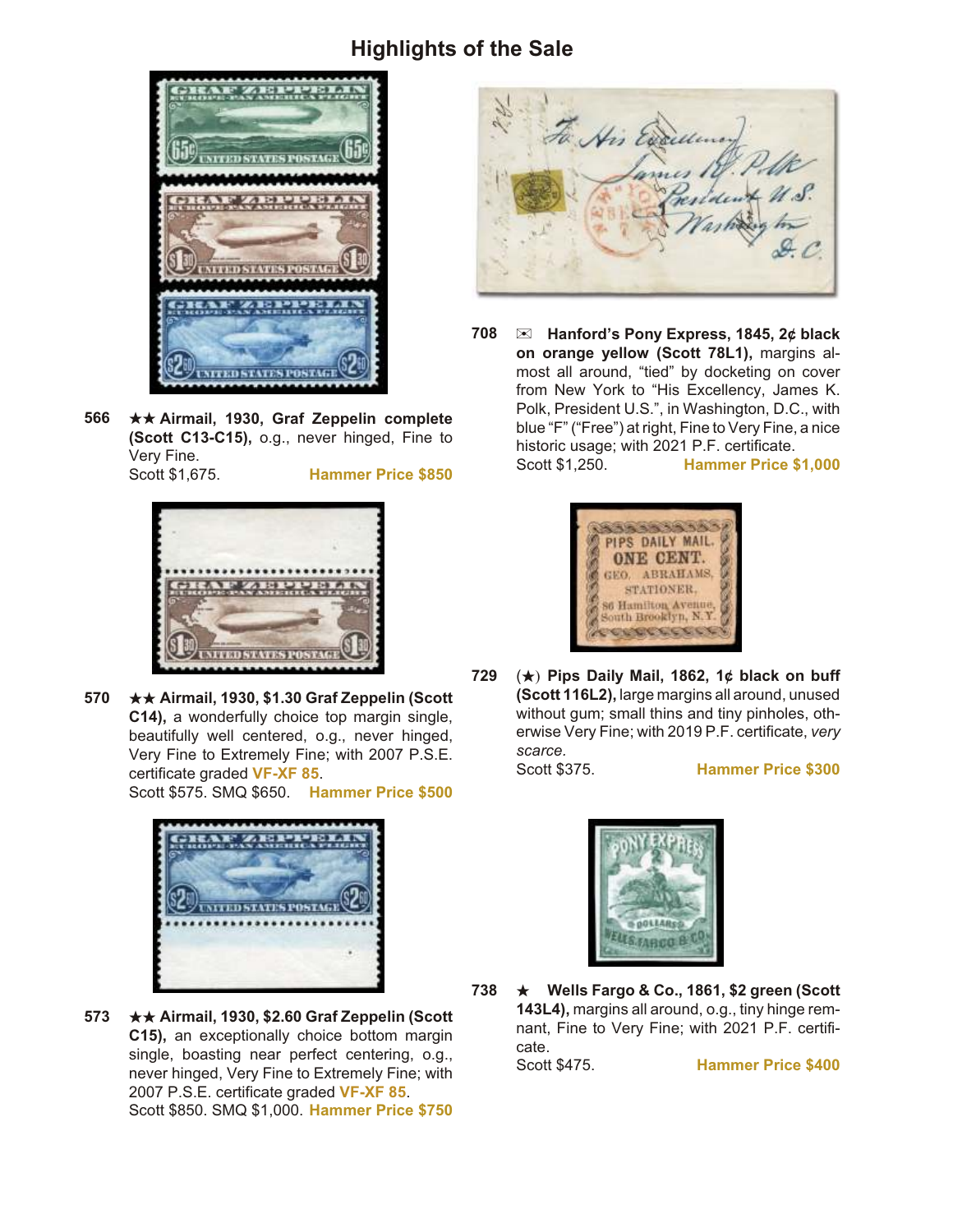

Auction No.: Total Realized: \$106,913

Collector Series Auction Date: January 22, 2022 

| Lot No.        | <b>Realized</b> | Lot No. | <b>Realized</b> | Lot No. | <b>Realized</b> | Lot No. | <b>Realized</b> |
|----------------|-----------------|---------|-----------------|---------|-----------------|---------|-----------------|
| 1              | \$32            | 86      | \$70            | 155     | \$325           | 235     | \$110           |
|                | \$200           | 87      | \$60            | 160     | \$70            | 236     | \$130           |
| $\frac{2}{3}$  | \$60            | 88      | \$75            | 163     | \$100           | 238     | \$130           |
| 6              | \$140           | 89      | \$45            | 164     | \$140           | 239     | \$200           |
| $\overline{7}$ | \$110           | 91      | \$70            | 167     | \$28            | 240     | \$225           |
| 13             | \$100           | 93      | \$40            | 168     | \$65            | 241     | \$90            |
| 14             | \$250           | 94      | \$60            | 174     | \$110           | 243     | \$70            |
| 17             | \$100           | 96      | \$170           | 177     | \$30            | 244     | \$300           |
| 19             | \$60            | 97      | \$180           | 179     | \$30            | 245     | \$40            |
| 21             | \$55            | 98      | \$75            | 181     | \$55            | 246     | \$190           |
| 22             | \$180           | 99      | \$90            | 182     | \$60            | 247     | \$150           |
| 24             | \$30            | 101     | \$40            | 184     | \$60            | 248     | \$65            |
| 26             | \$38            | 102     | \$50            | 186     | \$75            | 249     | \$400           |
| 27             | \$150           | 103     | \$40            | 187     | \$120           | 250     | \$100           |
| 28             | \$36            | 104     | \$50            | 188     | \$200           | 251     | \$80            |
| 29             | \$150           | 105     | \$120           | 189     | \$250           | 254     | \$80            |
| 33             | \$26            | 106     | \$30            | 193     | \$80            | 255     | \$100           |
| 36             | \$110           | 107     | \$140           | 196     | \$225           | 256     | \$38            |
| 37             | \$50            | 109     | \$30            | 197     | \$90            | 257     | \$150           |
| 38             | \$28            | 110     | \$90            | 199     | \$70            | 258     | \$40            |
| 39             | \$55            | 111     | \$38            | 200     | \$45            | 259     | \$60            |
| 42             | \$45            | 112     | \$75            | 201     | \$20            | 260     | \$250           |
| 43             | \$30            | 114     | \$100           | 202     | \$32            | 261     | \$150           |
| 45             | \$50            | 115     | \$26            | 203     | \$150           | 262     | \$60            |
| 47             | \$250           | 116     | \$70            | 205     | \$180           | 263     | \$350           |
| 49             | \$80            | 117     | \$30            | 206     | \$130           | 264     | \$225           |
| 51             | \$80            | 118     | \$28            | 207     | \$250           | 265     | \$400           |
| 52             | \$200           | 119     | \$75            | 209     | \$90            | 266     | \$90            |
| 54             | \$375           | 120     | \$110           | 210     | \$75            | 267     | \$100           |
| 56             | \$80            | 121     | \$30            | 211     | \$160           | 268     | \$600           |
| 63             | \$325           | 122     | \$90            | 212     | \$60            | 269     | \$190           |
| 64             | \$550           | 123     | \$60            | 213     | \$160           | 270     | \$275           |
| 65             | \$325           | 128     | \$80            | 214     | \$850           | 271     | \$400           |
| 66             | \$275           | 129     | \$100           | 215     | \$130           | 272     | \$750           |
| 67             | \$350           | 130     | \$75            | 217     | \$140           | 274     | \$325           |
| 68             | \$300           | 131     | \$90            | 218     | \$140           | 275     | \$150           |
| 70             | \$30            | 132     | \$70            | 220     | \$500           | 276     | \$250           |
| 71             | \$100           | 133     | \$50            | 221     | \$130           | 278     | \$110           |
| 76             | \$60            | 135     | \$70            | 222     | \$140           | 279     | \$50            |
| 77             | \$40            | 140     | \$300           | 223     | \$100           | 280     | \$150           |
| 78             | \$90            | 141     | \$350           | 224     | \$150           | 281     | \$50            |
| 79             | \$50            | 145     | \$1,600         | 226     | \$30            | 282     | \$65            |
| 80             | \$200           | 147     | \$180           | 229     | \$70            | 283     | \$34            |
| 81             | \$80            | 149     | \$80            | 230     | \$475           | 284     | \$425           |
| 82             | \$65            | 150     | \$100           | 231     | \$170           | 285     | \$45            |
| 83             | \$100           | 153     | \$850           | 233     | \$120           | 286     | \$140           |
| 84             | \$45            | 154     | \$170           | 234     | \$34            | 287     | \$22            |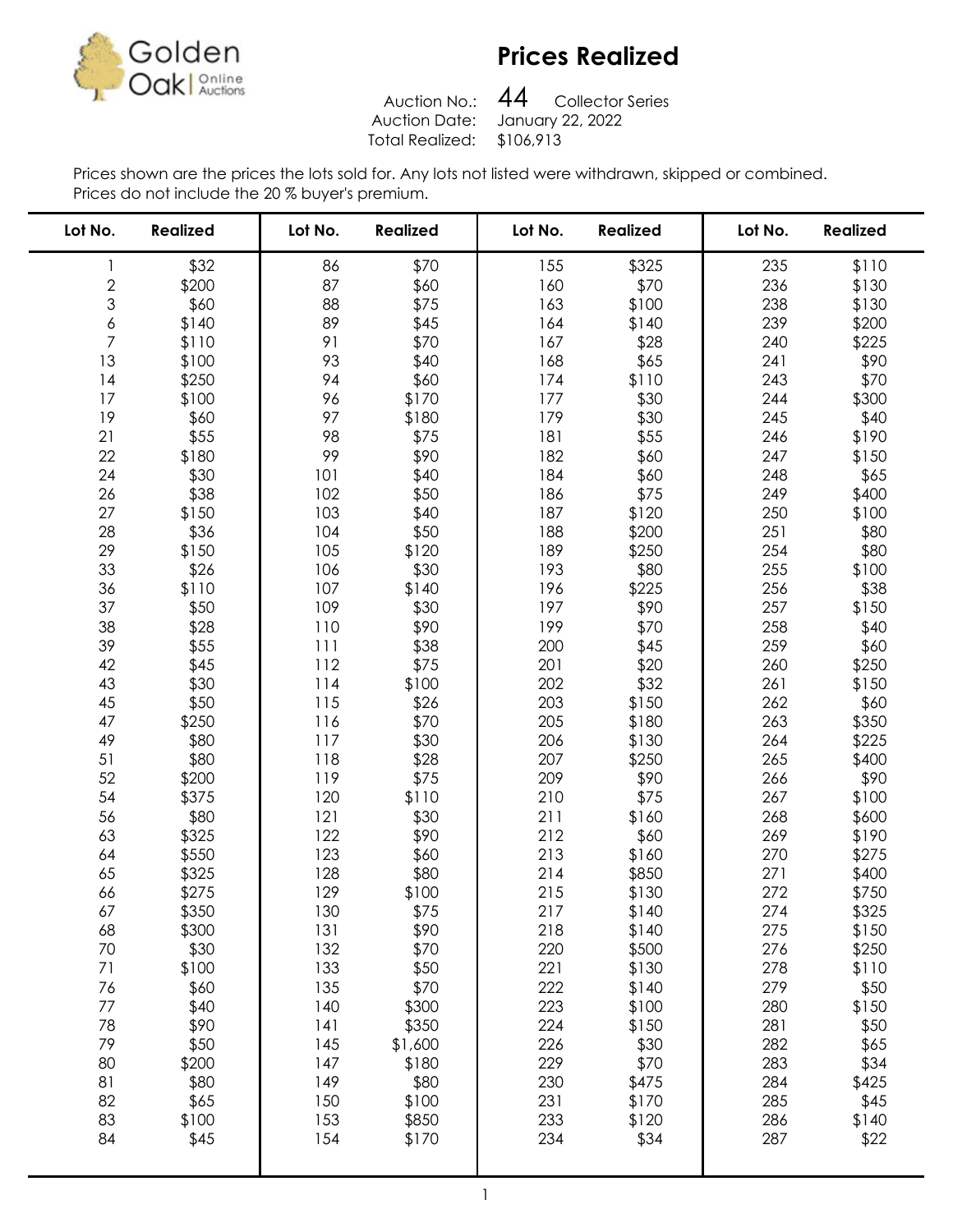

Auction No.:<br>Auction Date: Total Realized: \$106,913

Collector Series January 22, 2022 

| Lot No. | <b>Realized</b> | Lot No. | <b>Realized</b> | Lot No. | <b>Realized</b> | Lot No. | <b>Realized</b> |
|---------|-----------------|---------|-----------------|---------|-----------------|---------|-----------------|
| 288     | \$90            | 343     | \$40            | 394     | \$60            | 447     | \$60            |
| 290     | \$140           | 344     | \$75            | 395     | \$140           | 448     | \$130           |
| 291     | \$750           | 345     | \$300           | 396     | \$140           | 449     | \$120           |
| 292     | \$325           | 346     | \$30            | 397     | \$60            | 450     | \$100           |
| 293     | \$45            | 347     | \$90            | 398     | \$110           | 451     | \$160           |
| 294     | \$100           | 348     | \$75            | 399     | \$24            | 452     | \$40            |
| 295     | \$325           | 349     | \$40            | 400     | \$24            | 453     | \$80            |
| 296     | \$60            | 350     | \$130           | 401     | \$50            | 454     | \$150           |
| 298     | \$40            | 351     | \$90            | 402     | \$80            | 455     | \$60            |
| 299     | \$80            | 353     | \$90            | 403     | \$130           | 456     | \$60            |
| 301     | \$60            | 355     | \$750           | 404     | \$40            | 457     | \$32            |
| 302     | \$100           | 356     | \$130           | 405     | \$30            | 458     | \$40            |
| 303     | \$100           | 357     | \$70            | 407     | \$475           | 460     | \$50            |
| 305     | \$75            | 358     | \$50            | 408     | \$190           | 461     | \$28            |
| 306     | \$120           | 359     | \$80            | 409     | \$90            | 462     | \$120           |
| 307     | \$275           | 360     | \$75            | 410     | \$55            | 464     | \$80            |
| 308     | \$150           | 362     | \$200           | 411     | \$130           | 465     | \$40            |
| 309     | \$150           | 363     | \$325           | 412     | \$160           | 466     | \$30            |
| 310     | \$130           | 364     | \$34            | 413     | \$30            | 467     | \$55            |
| 311     | \$160           | 365     | \$50            | 414     | \$60            | 470     | \$34            |
| 312     | \$375           | 367     | \$60            | 415     | \$130           | 471     | \$90            |
| 313     | \$475           | 368     | \$275           | 416     | \$80            | 472     | \$170           |
| 314     | \$600           | 369     | \$150           | 418     | \$425           | 473     | \$45            |
| 315     | \$550           | 370     | \$160           | 419     | \$90            | 474     | \$65            |
| 316     | \$400           | 371     | \$700           | 420     | \$90            | 475     | \$110           |
| 318     | \$80            | 372     | \$150           | 421     | \$225           | 476     | \$36            |
| 319     | \$250           | 373     | \$40            | 422     | \$250           | 477     | \$100           |
| 320     | \$450           | 374     | \$140           | 423     | \$70            | 478     | \$60            |
| 321     | \$45            | 375     | \$55            | 424     | \$200           | 479     | \$275           |
| 322     | \$45            | 376     | \$150           | 425     | \$90            | 480     | \$350           |
| 323     | \$140           | 377     | \$60            | 426     | \$80            | 481     | \$45            |
| 324     | \$180           | 378     | \$250           | 429     | \$170           | 482     | \$650           |
| 325     | \$38            | 379     | \$190           | 430     | \$140           | 484     | \$90            |
| 326     | \$28            | 380     | \$120           | 432     | \$275           | 486     | \$60            |
| 328     | \$75            | 381     | \$140           | 433     | \$170           | 487     | \$100           |
| 329     | \$190           | 382     | \$60            | 434     | \$120           | 488     | \$225           |
| 330     | \$150           | 383     | \$160           | 435     | \$700           | 489     | \$70            |
| 331     | \$700           | 384     | \$130           | 436     | \$55            | 490     | \$80            |
| 332     | \$200           | 385     | \$275           | 437     | \$90            | 491     | \$26            |
| 333     | \$350           | 386     | \$650           | 438     | \$36            | 492     | \$55            |
| 334     | \$65            | 387     | \$180           | 440     | \$120           | 493     | \$130           |
| 336     | \$110           | 388     | \$50            | 441     | \$60            | 494     | \$350           |
| 337     | \$70            | 389     | \$100           | 442     | \$225           | 495     | \$120           |
| 339     | \$100           | 390     | \$70            | 443     | \$38            | 496     | \$65            |
| 340     | \$450           | 391     | \$120           | 444     | \$55            | 497     | \$70            |
| 341     | \$160           | 392     | \$100           | 445     | \$50            | 498     | \$225           |
| 342     | \$180           | 393     | \$225           | 446     | \$110           | 499     | \$70            |
|         |                 |         |                 |         |                 |         |                 |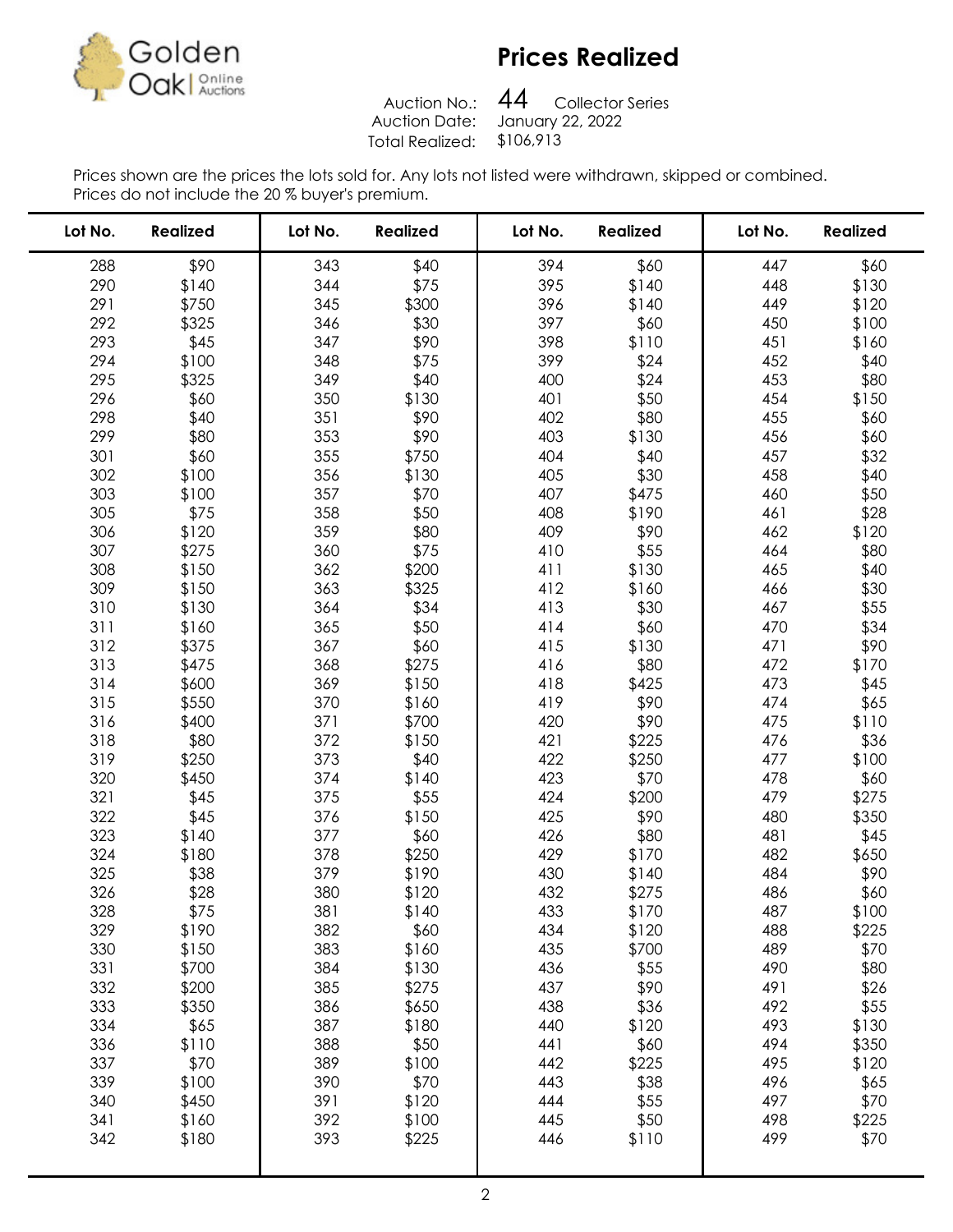

Auction No.:<br>Auction Date: Total Realized: \$106,913

Collector Series January 22, 2022 

| Lot No.    | <b>Realized</b> | Lot No.    | <b>Realized</b> | Lot No.    | <b>Realized</b> | Lot No.    | <b>Realized</b> |
|------------|-----------------|------------|-----------------|------------|-----------------|------------|-----------------|
| 500        | \$200           | 554        | \$200           | 616        | \$75            | 710        | \$40            |
| 501        | \$150           | 555        | \$30            | 629        | \$70            | 711        | \$140           |
| 502        | \$150           | 556        | \$45            | 630        | \$34            | 712        | \$350           |
| 503        | \$120           | 557        | \$150           | 631        | \$120           | 713        | \$150           |
| 504        | \$90            | 558        | \$38            | 632        | \$90            | 715        | \$325           |
| 505        | \$30            | 560        | \$90            | 633        | \$450           | 716        | \$200           |
| 506        | \$24            | 562        | \$60            | 634        | \$90            | 717        | \$60            |
| 508        | \$120           | 563        | \$30            | 635        | \$250           | 720        | \$100           |
| 509        | \$110           | 564        | \$30            | 636        | \$375           | 721        | \$75            |
| 510        | \$65            | 565        | \$32            | 637        | \$190           | 723        | \$200           |
| 511        | \$60            | 566        | \$850           | 638        | \$375           | 729        | \$300           |
| 512        | \$30            | 567        | \$100           | 639        | \$225           | 730        | \$36            |
| 513        | \$24            | 569        | \$225           | 640        | \$140           | 733        | \$65            |
| 514        | \$90            | 570        | \$500           | 641        | \$160           | 736        | \$45            |
| 516        | \$60            | 571        | \$180           | 642        | \$140           | 738        | \$400           |
| 517        | \$70            | 572        | \$200           | 643        | \$250           | 739        | \$170           |
| 518        | \$75            | 573        | \$750           | 645        | \$65            | 742        | \$65            |
| 519        | \$150           | 574        | \$700           | 646        | \$50            | 743        | \$350           |
| 520        | \$45            | 576        | \$275           | 647        | \$55            | 745        | \$150           |
| 521        | \$170           | 577        | \$55            | 649        | \$34            | 746        | \$100           |
| 522        | \$24            | 578        | \$36            | 651        | \$130           | 747        | \$400           |
| 523        | \$150           | 579        | \$55            | 653        | \$120           | 748        | \$275           |
| 524        | \$130           | 580        | \$140           | 654        | \$75            | 749        | \$150           |
| 526        | \$65            | 581        | \$250           | 658        | \$100           | 751        | \$110           |
| 527        | \$36            | 584        | \$80            | 659        | \$50            | 753        | \$150           |
| 528        | \$300           | 585        | \$120           | 661        | \$100           | 754        | \$120           |
| 530        | \$80            | 587        | \$225           | 664        | \$36            | 755        | \$100           |
| 531        | \$45            | 588        | \$140           | 671        | \$325           | 756        | \$55            |
| 532        | \$45            | 591        | \$90            | 673        | \$70            | 758        | \$70            |
| 534        | \$55            | 597        | \$140           | 674        | \$40            | 762        | \$28            |
| 535        | \$225           | 598        | \$24            | 676        | \$70            | 763        | \$24            |
| 536        | \$100           | 599        | \$45            | 677        | \$100           | 765        | \$34            |
| 537        | \$170           | 600        | \$100           | 678<br>679 | \$60            | 766        | \$38            |
| 538<br>539 | \$100<br>\$160  | 601<br>602 | \$200<br>\$80   | 680        | \$60            | 768<br>769 | \$38            |
| 541        | \$30            | 603        | \$55            | 681        | \$65<br>\$50    | 770        | \$75<br>\$9,000 |
| 542        | \$30            | 604        | \$50            | 683        | \$70            | 771        | \$3,500         |
| 544        | \$700           | 605        | \$130           | 692        | \$55            | 772        | \$1,600         |
| 545        | \$60            | 606        | \$140           | 694        | \$70            | 773        | \$1,500         |
| 546        | \$80            | 607        | \$75            | 695        | \$60            | 774        | \$1,100         |
| 547        | \$50            | 608        | \$34            | 696        | \$170           | 775        | \$550           |
| 548        | \$45            | 610        | \$65            | 698        | \$130           | 776        | \$75            |
| 549        | \$275           | 611        | \$30            | 699        | \$130           | 777        | \$2,100         |
| 550        | \$50            | 612        | \$190           | 705        | \$140           | 779        | \$400           |
| 551        | \$75            | 613        | \$65            | 706        | \$45            | 780        | \$500           |
| 552        | \$130           | 614        | \$450           | 707        | \$38            | 781        | \$22            |
| 553        | \$30            | 615        | \$40            | 708        | \$1,000         | 782        | \$130           |
|            |                 |            |                 |            |                 |            |                 |